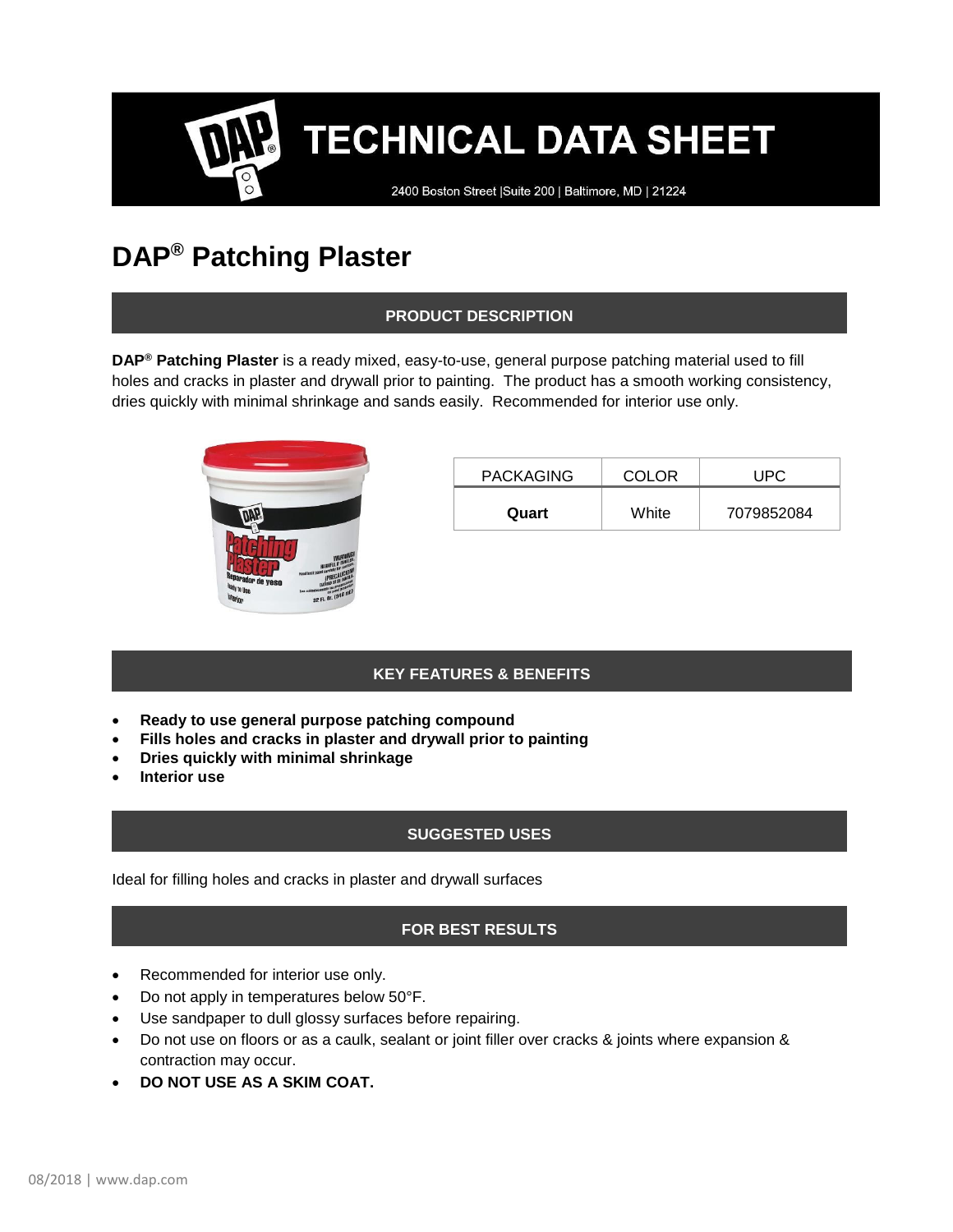# **TECHNICAL DATA SHEET**

2400 Boston Street | Suite 200 | Baltimore, MD | 21224

### **APPLICATION**

- 1. Widen cracks in plaster with a putty knife or utility knife to at least 1/4 inch in width and brush away loose particles.
- 2. Surface to be repaired must be clean, dry, structurally sound and free of foreign material.
- 3. Stir thoroughly before use.
- 4. Apply with a clean putty knife.
- 5. For a smoother finish, dip putty knife in water and lightly smooth plaster.

#### **For repairs deeper than ¼":**

- 1. Apply two or more layers allowing the patch area to dry between applications.
- 2. Apply first coat to within a quarter-inch of surface and let set 4 to 6 hours.
- 3. Complete patch on the second coat and smooth.
- 4. Allow this coat to dry at least 24 hours before painting.
- 5. Drying times may vary depending on room temperature, humidity, and depth of fill.

#### **For one-layer applications:**

- 1. DAP Patching Plaster can be sanded or painted 1 to 5 hours after application depending on temperature, humidity, and depth of fill.
- 2. Wet sanding is recommended to avoid generation of dust.

| Consistency                    | Heavy bodied paste                 |
|--------------------------------|------------------------------------|
| Vehicle                        | <b>Latex Emulsion</b>              |
| Volatile                       | Water                              |
| Filler                         | Various Inerts                     |
| Odor                           | Mild                               |
| Solids                         | 70 % + 3% by weight                |
| Weight per Gallon              | 15.1 lbs./gallon                   |
| <b>Application Temperature</b> | 50°F Minimum                       |
| Service Temperature            | -20 $\degree$ F to 120 $\degree$ F |
| <b>Shelf Life</b>              | 12 months                          |
| Freeze                         | Protect from freezing              |

# **TYPICAL PHYSICAL & CHEMICAL PROPERTIES**